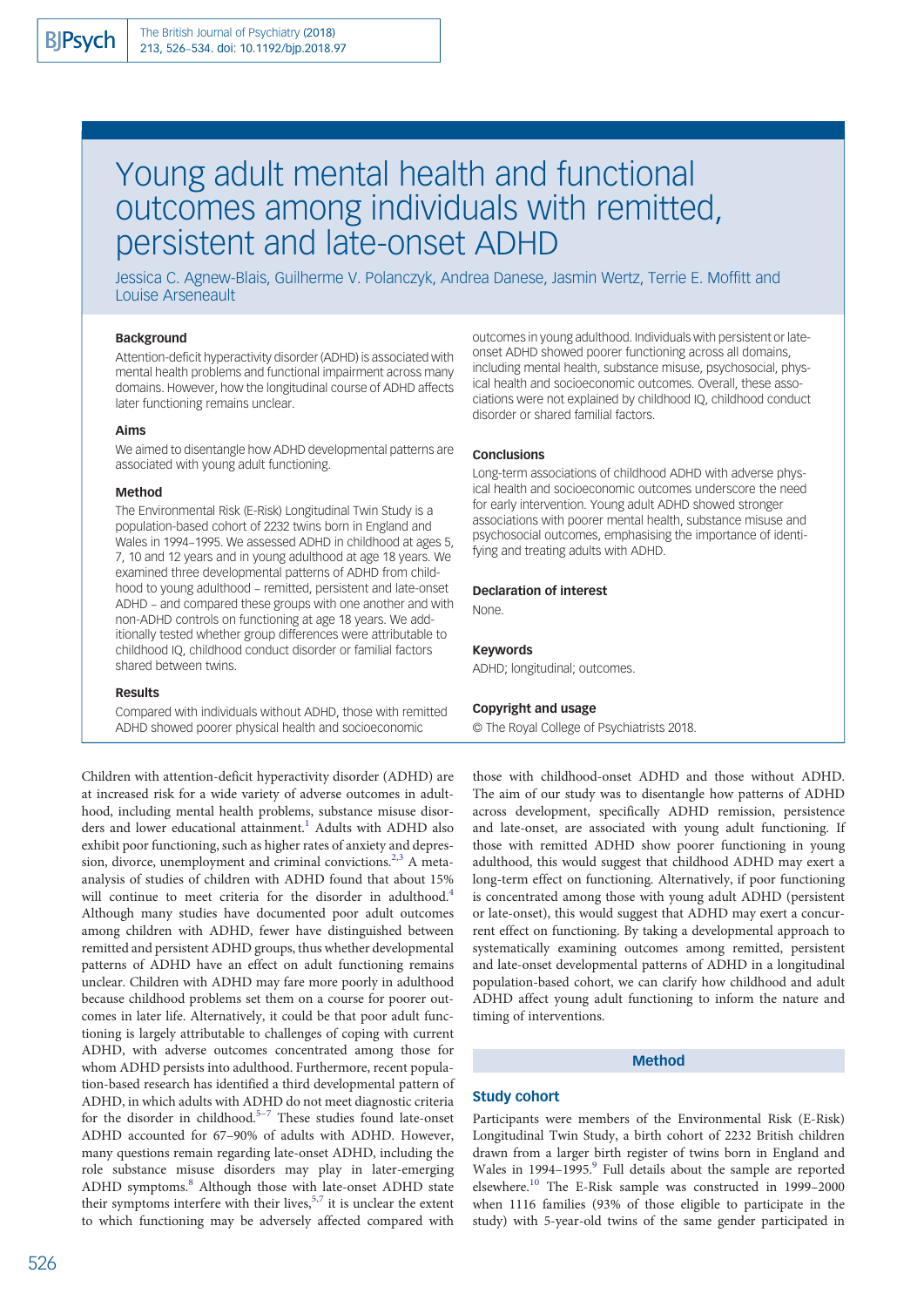home visit assessments. This sample comprised 56% monozygotic (MZ) and 44% dizygotic (DZ) twin pairs; gender was evenly distributed within zygosity (49% boys). Families were recruited to represent the UK population with new-born children in the 1990s on the basis of residential location throughout England and Wales and mother's age; teenaged mothers with twins were overselected to replace high-risk families who were selectively lost to the register through non-response. Older mothers having twins via assisted reproduction were underselected to avoid an excess of well-educated older mothers. At follow-up, the study sample represented the full range of socioeconomic conditions in the UK, as reflected in the families' distribution on a neighbourhood-level socioeconomic index (A Classification Of Residential Neighbourhoods (ACORN), developed by CACI Inc. for commercial use); $^{11}$  $^{11}$  $^{11}$  specifically, E-Risk families' ACORN distribution matched that of households nationwide.

Follow-up home visits were conducted when the children were aged 7 (98% participation), 10 (96%), 12 (96%) and 18 years (93%). Home visits at ages 5–12 years included assessments with participants and their mother; we conducted full interviews with participants only at age 18 years ( $n = 2066$ ). There were no differences between those who did and did not take part at age 18 years on socioeconomic status when the cohort was initially defined ( $\chi^2$  = 0.86,  $P = 0.65$ ), IQ at age 5 years ( $t = 0.98$ ,  $P = 0.33$ ), internalising or externalising problems ( $t = 0.40$ ,  $P = 0.69$  and  $t = 0.41$ ,  $P = 0.68$ ) or rates of childhood ADHD at ages 5, 7, 10 or 12 years ( $\chi^2$  = 2.12,  $P = 0.71$ ). With parents' permission, questionnaires were mailed to the children's teachers, who returned questionnaires for 94% of children at age 5 years, 93% of those followed up at age 7 years, 90.1% at age 10 years and 83% at age 12 years. The Joint South London and Maudsley and the Institute of Psychiatry Research Ethics Committee approved each phase of the study (ethics committee approval: #1997/122). Parents gave written informed consent and twins gave assent between 5 and 12 years, and then written informed consent at age 18 years.

# Childhood ADHD diagnoses

We ascertained childhood ADHD diagnoses on the basis of mother and teacher reports of 18 symptoms of inattention and hyperactivity–impulsivity derived from DSM-IV diagnostic criteria and the Rutter Child Scales.<sup>[12](#page-8-0)</sup> Participants had to have six or more symptoms reported by mothers or teachers in the past 6 months, and the other informant must have endorsed at least two symptoms. We considered participants to have a diagnosis of childhood ADHD if they met criteria at age 5, 7, 10 or 12 years. At age 5 years, 6.8% ( $n = 131$ ) of participants met the criteria for ADHD, 5.4% ( $n = 102$ ) met the criteria at age 7 years, 3.4% ( $n = 65$ ) met the criteria at age 10 years and 3.4% ( $n = 64$ ) met the criteria at age 12 years. In childhood, 0.8% of the study population  $(n = 17)$ were taking ADHD medication based on maternal report; rates of medication use were similar to those in the UK overall.<sup>[13](#page-8-0)</sup>

## ADHD diagnosis at age 18 years

We ascertained ADHD diagnosis at age 18 years based on private structured interviews with participants regarding 18 symptoms of inattention and hyperactivity–impulsivity according to DSM-5 criteria[.5,](#page-7-0) [14](#page-8-0) Participants had to endorse five or more inattentive and/or five or more hyperactivity–impulsivity symptoms to be diagnosed; we also required that symptoms interfere with individual's life at 'home, or with family and friends' and at 'school or work', thereby meeting impairment and pervasiveness criteria. The requirement of symptom onset before age 12 years was met if parents or teachers reported more than two ADHD symptoms at any childhood assessment. A total of 8.1% of participants ( $n =$ 

166) met criteria for ADHD at age 18 years. Analyses were restricted to those individuals with information on childhood and young adult ADHD  $(n = 2040)$ .

Participants additionally nominated two people who knew them well to provide information about the participant on questionnaires, including eight items related to ADHD. In total, 99.3% of participants had information from co-informants, including 81.1% from both a parent and co-twin, 17.2% from a co-twin only and 1.7% from a parent only.

## Remitted, persistent and late-onset ADHD groups

We identified three groups of individuals with ADHD across childhood and young adulthood: 9.5% of participants ( $n = 193$ ) showed remitted ADHD (met diagnostic criteria in childhood but not at age 18 years), 2.6% ( $n = 54$ ) showed persistent ADHD (met diagnostic criteria in childhood and age 18 years) and 5.5%  $(n = 112)$ showed late-onset ADHD (did not meet diagnostic criteria in childhood but did at age 18 years). At age 18 years,  $0.6\%$  ( $n = 13$ ) of the study population reported taking ADHD medication: 15.4% ( $n = 8$ ) of those with persistent ADHD and 4.5% ( $n = 5$ ) of those with lateonset ADHD. A total of 82.4% participants ( $n = 1681$ ) did not meet the criteria for ADHD in childhood or adulthood.

# Young adult outcomes

### Mental health

Participants were interviewed for the presence of depressive disorder, generalised anxiety disorder and conduct disorder, according to DSM-IV criteria.[15](#page-8-0) Assessments were conducted in face-to-face interviews using the Diagnostic Interview Schedule  $(DIS),<sup>15</sup>$  $(DIS),<sup>15</sup>$  $(DIS),<sup>15</sup>$  with the exception of conduct disorder, which was included in a computer-assisted module. Suicide attempt was defined as any selfreported suicide attempt between ages 12 and 18 years. Self-harm was defined as positive response to the question 'Have you ever tried to hurt yourself to cope with emotional stress or pain?'.

#### Substance misuse

Alcohol and cannabis dependence over the previous 12 months were evaluated with DSM-IV criteria during face-to-face interviews, using the DIS.<sup>[15](#page-8-0)</sup> Other illicit substance use included non-prescription use of stimulants, sedatives, cocaine/crack, painkillers, street opiates, club drugs, hallucinogens, inhalants and 'other drugs'.

#### Psychosocial outcomes

Life satisfaction was assessed by the Satisfaction with Life Scale<sup>[16](#page-8-0)</sup> and social isolation via the Multidimensional Scale of Perceived Social Support.<sup>[16](#page-8-0)</sup> Problematic technology use was assessed with the Compulsive Internet Use Scale, $17$  adapted to include use of the internet, email, social networking sites and tools, mobile phones and text messaging to update the measure to reflect the current nature of online activities and communication.

#### Physical health

Body mass index (BMI) was calculated by dividing weight in kilograms by height in metres squared; obesity was defined as BMI≥30. Daily cigarette smoking was assessed by asking the participant if they had ever smoked a cigarette, followed by if and when they began smoking every day; current daily smokers were participants who endorsed daily smoking within the past year. Participants self-reported whether they had visited an accident and emergency department in the past year.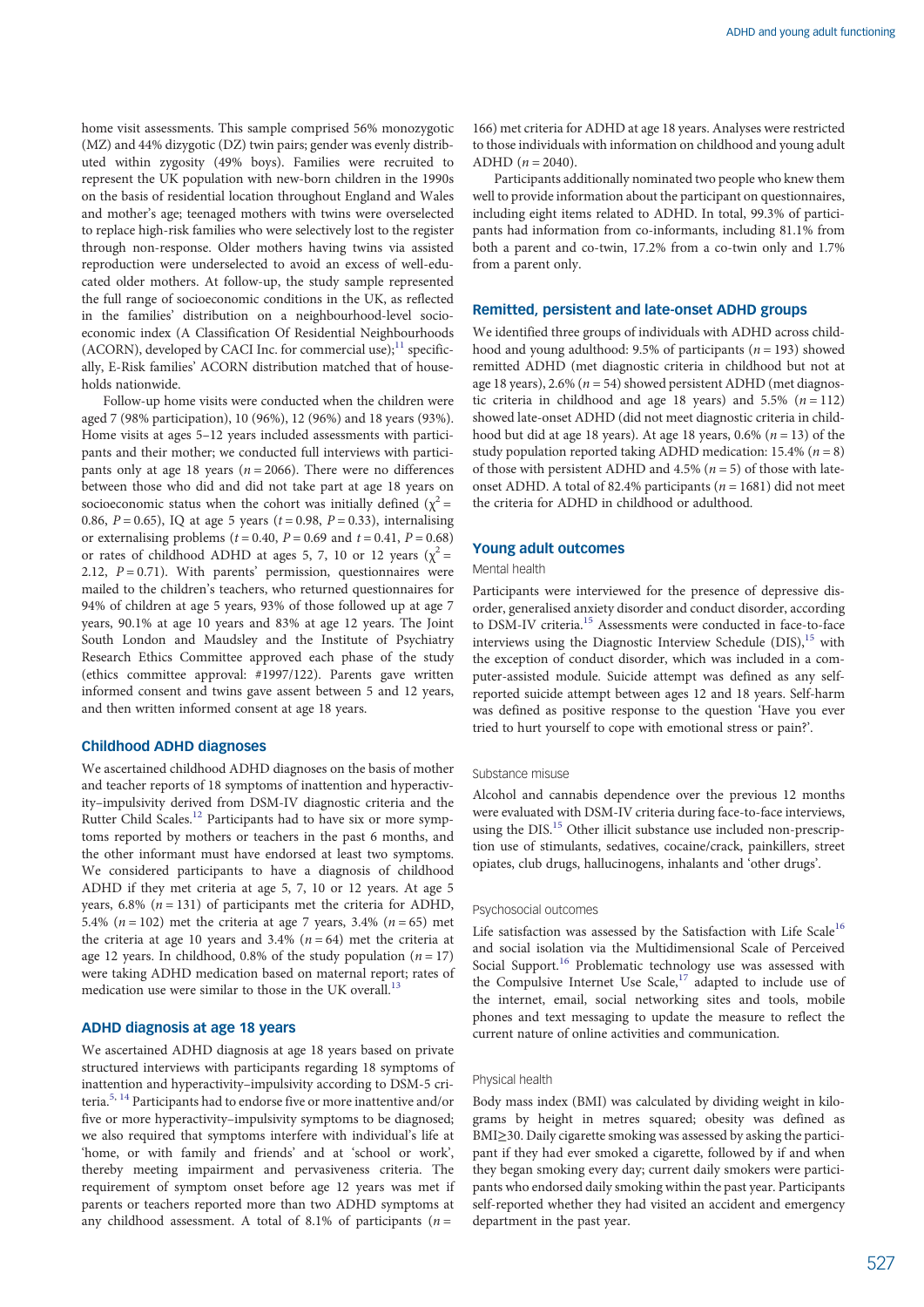# Socioeconomic outcomes

Low educational attainment was assessed by whether participants failed to obtain or scored low (grades D–G) on their General Certificate of Secondary Education (GCSE). GCSEs are a standardised examination taken at the end of compulsory education at age 16 years. Individuals were considered to be not in education, employment or training (NEET) if they reported that they were not studying, working in paid employment or pursuing a vocational qualification or apprenticeship training (for reasons other than being on holiday or being a parent). Criminal cautions and convictions were assessed through the UK Police National Computer records searched by the UK Ministry of Justice, and included participants cautioned or convicted in the UK up to age 19 years.

# Childhood confounders

All regression models were adjusted for gender and childhood socioeconomic status. Childhood socioeconomic status reflected a composite of parental income, education and occupation. Individuals with ADHD are more likely to have lower IQ and comorbid conduct disorder, $12,18$  $12,18$  $12,18$  and it is possible that these factors, rather than ADHD, lead to poor outcomes. Childhood IQ was assessed at age 5 years by two subtests of the Wechsler Preschool and Primary Scale of Intelligence - Revised.<sup>19</sup> Childhood conduct disorder was assessed by DSM-IV criteria with the Achenbach family of instruments and additional items covering aggressive and nonaggressive conduct problems, deceitfulness or theft, and rule violations as reported by mothers and teachers from ages 5 to 12 years.<sup>2</sup>

# Statistical analyses

To understand how different developmental patterns of ADHD were associated with young adult functioning, we compared groups with remitted, persistent and late-onset ADHD by age 18 years with individuals who had never had ADHD. We estimated effect sizes and significance of differences between groups by logistic and linear regressions, adjusting for gender and childhood socioeconomic status. We further adjusted for childhood conduct disorder and IQ in models predicting young adult outcomes. To assess whether findings could be artefacts from self-report of ADHD symptoms at age 18 years, we also conducted sensitivity analyses replacing ADHD diagnosis based on self-report with coinformant-rated ADHD symptoms at age 18 years. All of the above analyses adjusted for the non-independence of twin observations by the sandwich variance estimator in Stata version  $14$ <sup>[21](#page-8-0)</sup> Aspects of the home environment and genetic make-up influence both the risk for ADHD and for poor outcomes in young adulthood; therefore we compared functioning between co-twins discordant for ADHD. MZ twins with ADHD (either in childhood and/or young adulthood,  $n = 91$  twin pairs, 55.5% boys) were compared with their co-twin who had never had ADHD by logistic regression.

# **Results**

Young adult ADHD appeared to be a more salient risk factor for poor mental health than childhood ADHD per se. Overall, individuals with ADHD only in childhood (remitted ADHD) did not have poorer mental health at age 18 years compared with those who had never had ADHD, with the exception of conduct disorder ([Table 1\)](#page-3-0). However, those with persistent and late-onset ADHD had more depression, anxiety, conduct disorder and suicide/self-harm compared with those who had never had ADHD. Persistent and late-onset ADHD groups appeared to be equally impaired for mental health, as indicated by comparable effect sizes for these groups.

Similarly, those with persistent and late-onset ADHD showed elevated risk for cannabis dependence and illicit drug use at age 18 years compared with individuals who had never had ADHD, whereas those with remitted ADHD did not. Again, effect sizes for the late-onset group were similar to those of the persistent group. Only the late-onset ADHD group showed increased alcohol dependence compared with those without ADHD.

Psychosocial outcomes showed a similar pattern of findings, in which those with remitted ADHD had minimal impairment compared with those who had never had ADHD, whereas persistent and late-onset ADHD groups showed poorer functioning. The remitted ADHD group showed only lower life satisfaction compared with those without ADHD, whereas the persistent group had lower life satisfaction and more problematic technology use. The late-onset ADHD group showed poorer outcomes across each psychosocial outcome compared with those who had never had ADHD, with a similar effect size as the persistent ADHD group.

The pattern of findings was mixed for physical health outcomes. Both remitted and persistent groups showed greater obesity risk compared with those who had never had ADHD, whereas the late-onset group did not, suggesting a long-term effect of childhood ADHD. The risk of daily cigarette smoking was elevated in all ADHD groups, with similar effect sizes across all groups. For visits to emergency department, however, those with remitted ADHD showed no increased risk whereas both the persistent and late-onset groups showed an increased risk.

All ADHD groups showed poorer socioeconomic outcomes at age 18 years. Risk for low educational attainment was further elevated among individuals with persistent ADHD compared with those with remitted ADHD and those with late-onset ADHD. Remitted, persistent and late-onset ADHD groups also showed higher risk for NEET and for criminal cautions/convictions, suggesting the presence of both long-term and concurrent associations of ADHD with these outcomes.

# Adjusting for childhood IQ and conduct disorder

Overall, further adjustment for childhood IQ and conduct disorder did not account for poorer functioning at age 18 years among individuals with remitted, persistent or late-onset ADHD [\(Table 2](#page-4-0)). Exceptions to this were concentrated among physical health and socioeconomic outcomes; for example, after controlling for childhood IQ and conduct disorder, the risk of daily cigarette smoking was reduced, especially among the persistent ADHD group, and the risk of criminal cautions/convictions was lowered to non-significance among the persistent and late-onset ADHD groups.

# Accounting for familial and genetic influences

Compared with their unaffected co-twin, twins with ADHD in childhood or adulthood were more likely to experience young adult depression, anxiety, suicide/self-harm, daily smoking, low educational attainment, lower life satisfaction and more problematic technology use ([Fig. 1\)](#page-5-0). Therefore, these poor outcomes among participants with ADHD were not attributable to risk factors shared with their MZ co-twin, including genetic or family environmental factors such as parental psychopathology or chaotic home environment.

# Sensitivity analyses by co-informant report of ADHD symptoms at age 18 years

Results were unchanged for all outcomes based on co-informantrated ADHD symptoms [\(Table 3](#page-6-0)). For mental health, substance misuse and psychosocial outcomes, co-informant-rated symptoms in young adulthood were a more salient risk factor compared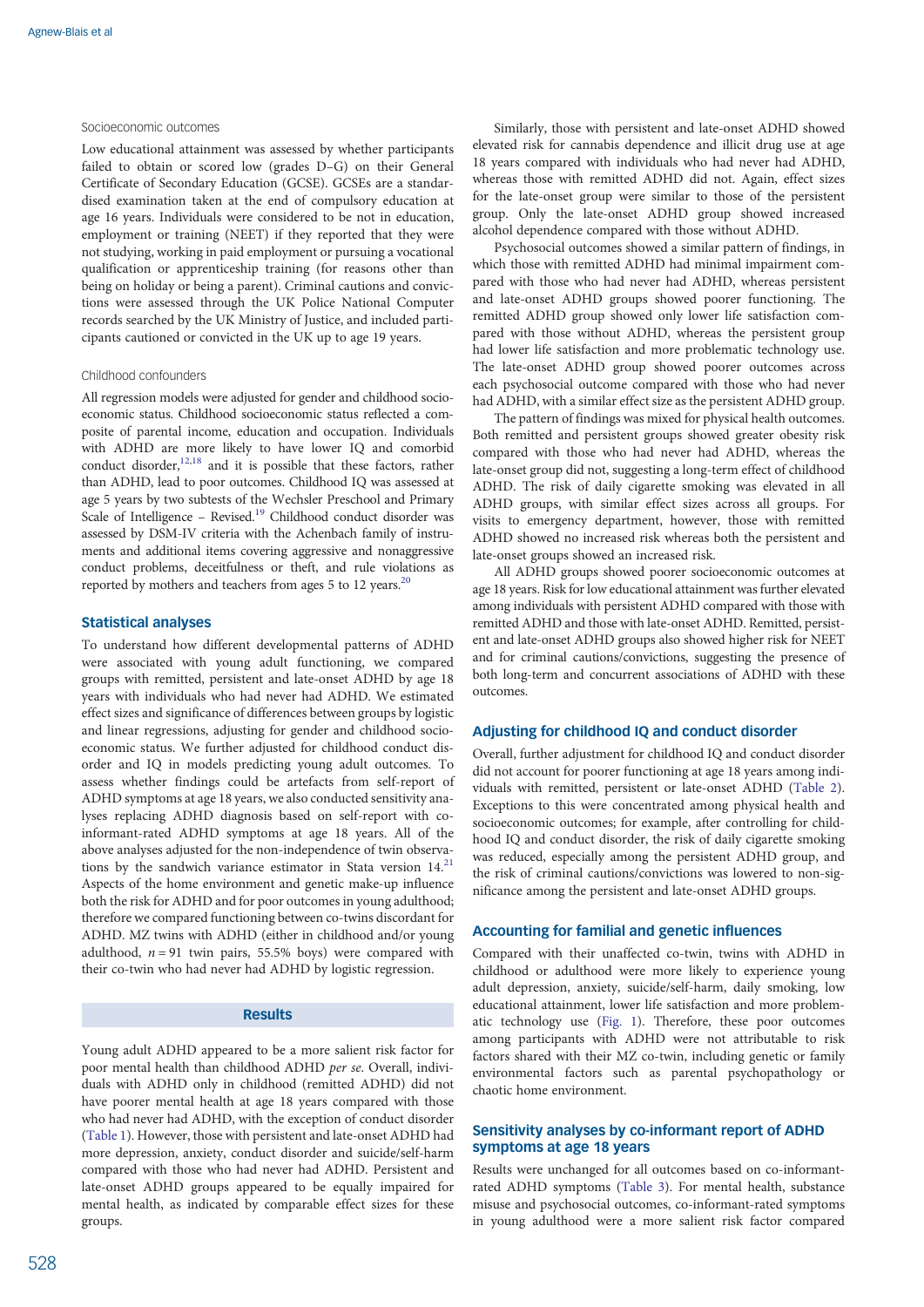<span id="page-3-0"></span>

| Mental health and functional outcomes at age 18 years comparing remitted, persistent and late-onset ADHD groups with those who had never had ADHD<br>Table 1 |                          |                                   |                     |                                    |                           |                              |                           |                                           |                                             |
|--------------------------------------------------------------------------------------------------------------------------------------------------------------|--------------------------|-----------------------------------|---------------------|------------------------------------|---------------------------|------------------------------|---------------------------|-------------------------------------------|---------------------------------------------|
| Young adult outcomes                                                                                                                                         | Never ADHD<br>$n = 1681$ | <b>Remitted ADHD</b><br>$n = 193$ |                     | <b>Persistent ADHD</b><br>$n = 54$ |                           | Late-onset ADHD<br>$n = 112$ |                           | <b>Persistent versus</b><br>remitted ADHD | <b>Persistent versus</b><br>late-onset ADHD |
|                                                                                                                                                              |                          |                                   |                     |                                    |                           |                              |                           |                                           |                                             |
| Mental health                                                                                                                                                | n(%)                     | $n$ (%)                           | Odds ratio, P-value | $n$ (%)                            | Odds ratio, P-value       | $n$ (%)                      | Odds ratio, P-value       | Odds ratio, P-value                       | Odds ratio, P-value                         |
| Depression                                                                                                                                                   | 300 (17.9)               | 41(21.4)                          | 1.40, 0.096         | 19 (35.2)                          | 2.73. 0.002               | 48 (42.9)                    | $3.41, 0.001$             | 2.00. 0.049                               | 0.75, 0.451                                 |
| Anxiety                                                                                                                                                      | 108(6.4)                 | 11(5.8)                           | 1.18, 0.647         | 13(24.1)                           | 6.07, <b>0.001</b>        | 18 (16.1)                    | 2.91, <b><i>0.001</i></b> | 5.35, 0.001                               | 1.80, 0.209                                 |
| Conduct disorder                                                                                                                                             | 200 (11.9)               | 45 (23.6)                         | 1.53, 0.033         | 20(38.5)                           | 3.49, <b>0.001</b>        | 39(35.1)                     | 4.16, <b>0.001</b>        | 2.22, 0.031                               | 0.93, 0.863                                 |
| Suicide/self-harm                                                                                                                                            | 218 (13.0)               | 25(13.0)                          | 1.09, 0.711         | 15(27.8)                           | 2.88, 0.003               | 30(26.8)                     | 2.37, <b>0.001</b>        | 2.64, 0.014                               | 1.36, 0.454                                 |
| Substance misuse                                                                                                                                             | N(%                      | N(%                               | Odds ratio, P-value | N(%                                | Odds ratio, P-value       | N(%)                         | Odds ratio, P-value       | Odds ratio, P-value                       | Odds ratio, P-value                         |
| Cannabis dependence                                                                                                                                          | 54 (3.2)                 | 11(5.7)                           | 1.11.0.780          | 8(14.8)                            | 3.91.0.006                | 13(11.6)                     | 3.96. < 0.001             | 3.16, 0.020                               | 1.21, 0.745                                 |
| Illicit drug use                                                                                                                                             | 260 (15.5)               | 42 (21.8)                         | 1.18, 0.422         | 16 (29.6)                          | 1.94, 0.052               | 34 (30.4)                    | 2.35, <b>0.001</b>        | 1.62, 0.171                               | 0.92, 0.840                                 |
| Alcohol dependence                                                                                                                                           | 182 (10.8)               | 32(16.6)                          | 1.47, 0.074         | 7(13.0)                            | 1.12, 0.796               | 35(31.5)                     | 3.88, <b>0.001</b>        | 0.78, 0.601                               | 0.30, 0.014                                 |
| Psychosocial                                                                                                                                                 | Mean (s.d.)              | Mean (s.d.)                       | $\beta$ , P-value   | Mean (s.d.)                        | $\beta$ , P-value         | Mean (s.d.)                  | $\beta$ , P-value         | $\beta$ , P-value                         | $\beta$ , P-value                           |
| Life satisfaction                                                                                                                                            | 3.92(0.7)                | 3.75(0.7)                         | $-0.05, 0.034$      | 3.48(0.9)                          | $-0.09, 0.004$            | 3.44(0.8)                    | $-0.15$ , <0.001          | $-0.15, 0.064$                            | 0.01, 0.913                                 |
| Social isolation                                                                                                                                             | 3.11(4.2)                | 3.73(4.6)                         | 0.01, 0.626         | 4.45(5.2)                          | 0.04, 0.189               | 4.41(4.7)                    | 0.07, 0.007               | 0.07, 0.346                               | 0.02, 0.797                                 |
| Problematic technology use                                                                                                                                   | 4.18(3.6)                | 4.80(4.2)                         | 0.05, 0.066         | 7.77(5.4)                          | 0.16, <b>&lt;0.001</b>    | 8.01(4.7)                    | 0.23, <b>0.001</b>        | 0.31, 0.001                               | 0.03, 0.792                                 |
| Physical health                                                                                                                                              | N(%                      | N(%                               | Odds ratio, P-value | N(%                                | Odds ratio, P-value       | N(%)                         | Odds ratio, P-value       | Odds ratio, P-value                       | Odds ratio, P-value                         |
| Obesity                                                                                                                                                      | 139 (8.4)                | 24 (12.7)                         | 1.74. 0.040         | 9(17.0)                            | 2.35, 0.046               | 13 (11.8)                    | 1.34, 0.353               | 1.38, 0.519                               | 1.58, 0.342                                 |
| Daily cigarette smoking                                                                                                                                      | 316 (18.8)               | 70 (36.3)                         | 2.06, <b>0.001</b>  | 20(37.0)                           | 2.29, 0.005               | 44 (39.6)                    | 2.60, <b>0.001</b>        | 1.09, 0.779                               | 0.87, 0.683                                 |
| Emergency department visit                                                                                                                                   | 321 (19.1)               | 47 (24.4)                         | 1.22, 0.287         | 17 (31.5)                          | 1.81, 0.044               | 34 (30.4)                    | 1.79, 0.006               | 1.51, 0.223                               | 0.99, 0.987                                 |
| Socioeconomic                                                                                                                                                | N(%                      | N(%)                              | Odds ratio, P-value | N(%                                | Odds ratio, P-value       | N(%                          | Odds ratio, P-value       | Odds ratio, P-value                       | Odds ratio, P-value                         |
| Low educational attainment                                                                                                                                   | 263(15.7)                | 96 (50.3)                         | 4.73, <b>0.001</b>  | 35 (64.8)                          | 10.80, <b>0.001</b>       | 37 (33.0)                    | $2.43$ , <0.001           | 2.07, 0.032                               | $4.23$ , <0.001                             |
| <b>NEET status</b>                                                                                                                                           | 151 (9.0)                | 43 (22.3)                         | $2.57, 0.001$       | 16(29.6)                           | 4.11, <b><i>0.001</i></b> | 20 (17.9)                    | 1.91, 0.025               | 1.60, 0.221                               | 1.89, 0.123                                 |
| Criminal cautions/convictions                                                                                                                                | 133 (7.9)                | 50 (25.9)                         | $2.59$ , <0.001     | 13 (25.0)                          | 2.70, 0.003               | 17 (15.3)                    | 1.97, 0.031               | 1.08, 0.832                               | 1.22, 0.647                                 |

Statistical comparisons and effect sizes adjusted for gender and parental socioeconomic status. Statistically significant findings are presented in bold. Groups with childhood ADHD were more likely to be male (remitted 72.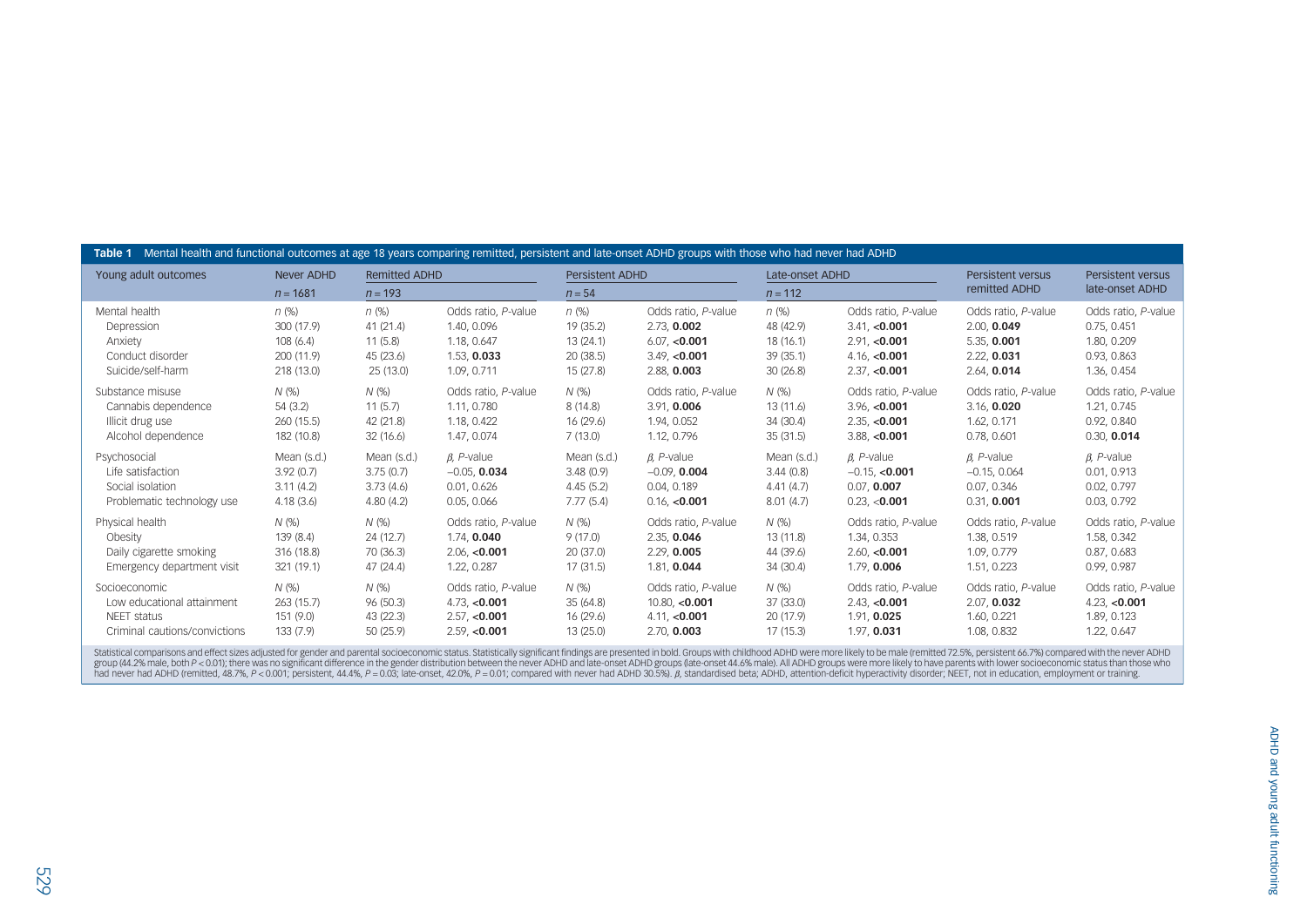<span id="page-4-0"></span>Table 2 Mental health and functional outcomes at age 18 years among participants with remitted, persistent and late-onset ADHD compared with those who had never had ADHD, further adjusting for childhood IQ and conduct disorder

| Young adult outcome                                                                                                                                                                                                         | <b>Remitted ADHD</b>         |            | <b>Persistent ADHD</b>         |            | Late-onset ADHD                |         |
|-----------------------------------------------------------------------------------------------------------------------------------------------------------------------------------------------------------------------------|------------------------------|------------|--------------------------------|------------|--------------------------------|---------|
|                                                                                                                                                                                                                             | Odds ratio (95% CI)          | $P$ -value | Odds ratio (95% CI)            | $P$ -value | Odds ratio (95% CI)            | P-value |
| Mental health                                                                                                                                                                                                               |                              |            |                                |            |                                |         |
| Depression                                                                                                                                                                                                                  | $1.27(0.84 - 1.92)$          | 0.265      | $2.68(1.40 - 5.13)$            | 0.003      | $3.37(2.24 - 5.06)$            | < 0.001 |
| Anxiety                                                                                                                                                                                                                     | $1.10(0.50 - 2.41)$          | 0.811      | $6.47(3.09 - 13.53)$           | < 0.001    | 2.95 (1.72-5.04)               | < 0.001 |
| Conduct disorder                                                                                                                                                                                                            | $1.03(0.66 - 1.58)$          | 0.911      | 2.15 (1.03-4.49)               | 0.041      | $3.48(2.20 - 5.49)$            | < 0.001 |
| Suicide/self-harm                                                                                                                                                                                                           | $0.92(0.58 - 1.48)$          | 0.740      | $2.38(1.13 - 5.00)$            | 0.023      | $2.18(1.39 - 3.43)$            | 0.001   |
| Substance misuse                                                                                                                                                                                                            |                              |            |                                |            |                                |         |
| Cannabis dependence                                                                                                                                                                                                         | $0.82(0.41 - 1.65)$          | 0.576      | $2.65(1.05 - 6.72)$            | 0.040      | $3.02(1.46 - 6.25)$            | 0.003   |
| Illicit drug use                                                                                                                                                                                                            | $1.01(0.66 - 1.55)$          | 0.971      | $1.63(0.82 - 3.25)$            | 0.162      | $2.13(1.32 - 3.43)$            | 0.002   |
| Alcohol dependence                                                                                                                                                                                                          | $1.34(0.85 - 2.12)$          | 0.206      | $1.01(0.39 - 2.61)$            | 0.988      | $3.70(2.38 - 5.76)$            | < 0.001 |
| Psychosocial                                                                                                                                                                                                                | $\beta$ (95% CI)             | $P$ -value | $\beta$ (95% CI)               | $P$ -value | $\beta$ (95% CI)               | P-value |
| Life satisfaction                                                                                                                                                                                                           | $-0.03$ ( $-0.07$ to 0.02)   | 0.251      | $-0.08$ ( $-0.14$ to $-0.01$ ) | 0.021      | $-0.14$ ( $-0.19$ to $-0.08$ ) | < 0.001 |
| Social isolation                                                                                                                                                                                                            | $-0.01$ ( $-0.07$ to 0.04)   | 0.653      | $0.03$ ( $-0.04$ to $0.09$ )   | 0.413      | $0.06(0.01 - 0.11)$            | 0.025   |
| Problematic technology use                                                                                                                                                                                                  | $0.03$ ( $-0.03$ to $0.08$ ) | 0.337      | $0.14(0.07 - 0.21)$            | < 0.001    | $0.23(0.17 - 0.28)$            | < 0.001 |
| Physical health                                                                                                                                                                                                             |                              |            |                                |            |                                |         |
| Obesity                                                                                                                                                                                                                     | $1.63(0.91 - 2.93)$          | 0.098      | $2.18(0.91 - 5.23)$            | 0.080      | $1.19(0.63 - 2.26)$            | 0.597   |
| Daily cigarette smoking                                                                                                                                                                                                     | 1.56 (1.07-2.28)             | 0.021      | $1.53(0.79 - 2.95)$            | 0.203      | $2.24(1.45 - 3.47)$            | < 0.001 |
| Emergency department visit                                                                                                                                                                                                  | $1.10(0.75 - 1.63)$          | 0.616      | $1.55(0.84 - 2.87)$            | 0.164      | $1.69(1.10 - 2.58)$            | 0.016   |
| Socioeconomic                                                                                                                                                                                                               |                              |            |                                |            |                                |         |
| Low educational attainment                                                                                                                                                                                                  | $3.39(2.27 - 5.07)$          | < 0.001    | 5.84 (3.12-10.91)              | < 0.001    | 1.98 (1.20-3.25)               | 0.007   |
| <b>NEET status</b>                                                                                                                                                                                                          | $2.05(1.32 - 3.18)$          | 0.001      | 2.76 (1.33-5.73)               | 0.006      | $1.57(0.87 - 2.86)$            | 0.136   |
| Criminal cautions/convictions<br>Comparison group is those who had never had ADHD, Analyses adjusted for gender and parental socioeconomic status. Statistically significant results are presented in hold. B, standardised | $1.65(1.08 - 2.50)$          | 0.020      | $1.51(0.75 - 3.06)$            | 0.250      | $1.42(0.74 - 2.73)$            | 0.289   |

Comparison group is those who had never had ADHD. Analyses adjusted for gender and parental socioeconomic status. Statistically significant results are presented in bold. Ø, standardisec<br>beta; ADHD, attention-deficit hyper

with childhood ADHD diagnosis. Both co-informant-rated ADHD symptoms and childhood ADHD were associated with risk of daily cigarette smoking, low educational attainment status and not being in education, employment or training, mirroring results from selfreported data. Additionally, as with self-reported ADHD, coinformant-reported ADHD symptoms in young adulthood were not associated with increased obesity risk.

# Supplemental analyses

In supplemental analyses, we ruled out the possibility that the associations between young adult ADHD and functioning at age 18 years were attributable to individuals with persistent ADHD having more frequent diagnoses of ADHD across childhood (supplementary Table 1 available at [https://doi.org/10.1192/bjp.](https://doi.org/10.1192/bjp.2018.97) [2018.97](https://doi.org/10.1192/bjp.2018.97)), or to subthreshold childhood ADHD symptoms among those with late-onset ADHD (supplementary Table 2). Additionally, because recent research has suggested late-onset ADHD may be accounted for by substance misuse disorders,<sup>[8](#page-8-0)</sup> we examined findings excluding participants with alcohol dependence, marijuana dependence or illicit drug use (supplementary Table 3). Overall results were similar, however, daily cigarette smoking and visits to the emergency department were no longer significantly elevated among both the persistent and late-onset ADHD groups.

# **Discussion**

Children and adults with ADHD are more likely to experience a range of negative outcomes in adulthood, which are distressing for the affected individual, concerning for family members and costly for society.<sup>[22](#page-8-0)</sup> Poor mental health and functioning in the transition to adulthood can have far-reaching consequences into later life: young adult outcomes such as depression, low educational attainment, smoking and obesity may have a major effect on quality of life into mid-life and beyond, and can even lead to premature mortality. In this study, we found that the developmental pattern of ADHD from childhood into young adulthood influences functional outcomes, and this effect varies by outcome domain. Those with remitted ADHD showed poor socioeconomic and

physical health outcomes in young adulthood, suggesting that childhood ADHD has a long-term association with these domains even if an individual no longer meets criteria for the disorder. Conversely, those with young adult ADHD (both persistent and late-onset) showed adverse socioeconomic and physical health outcomes, as well as poorer mental health, substance misuse and psychosocial outcomes.

# Long-term effects of childhood ADHD

Childhood ADHD appears to maintain a long-term effect on later functioning for those outcomes more overtly cumulative in nature. For example, educational attainment builds on past performance, and it may be difficult to rebound from prior school failures even if ADHD symptoms abate. Our finding of lower educational attainment among those with remitted and persistent ADHD is consistent with another population-based study that showed participants with 'high' as well as 'declining' inattention symptom trajectories both had lower rates of graduating high school compared with those with consistently 'low' symptom levels. $^{23}$  $^{23}$  $^{23}$ 

Childhood ADHD was also associated with a more than 70% increased risk for obesity at age 18 years, even when the disorder remitted by young adulthood. Studies have found children with ADHD are more likely to be obese compared with those without  $ADHD.<sup>24</sup>$  $ADHD.<sup>24</sup>$  $ADHD.<sup>24</sup>$  One possibility for the long-term effect is that higher BMI, once established in childhood, is relatively intractable such that later changes to ADHD symptom levels may not affect BMI. Additionally, recent research has found overlap in genetic risk for ADHD and obesity; $^{25}$  $^{25}$  $^{25}$  indeed, our twin analyses did not show significant differences in obesity between ADHD-discordant MZ twins and so we cannot rule out that shared genetics may increase risk for both ADHD and obesity.

# Concurrent effects of young adult ADHD

Although remission of ADHD appeared to be associated with a corresponding normalisation of risk for most mental health problems, substance misuse and psychosocial problems, ADHD in young adulthood was associated with poor functioning across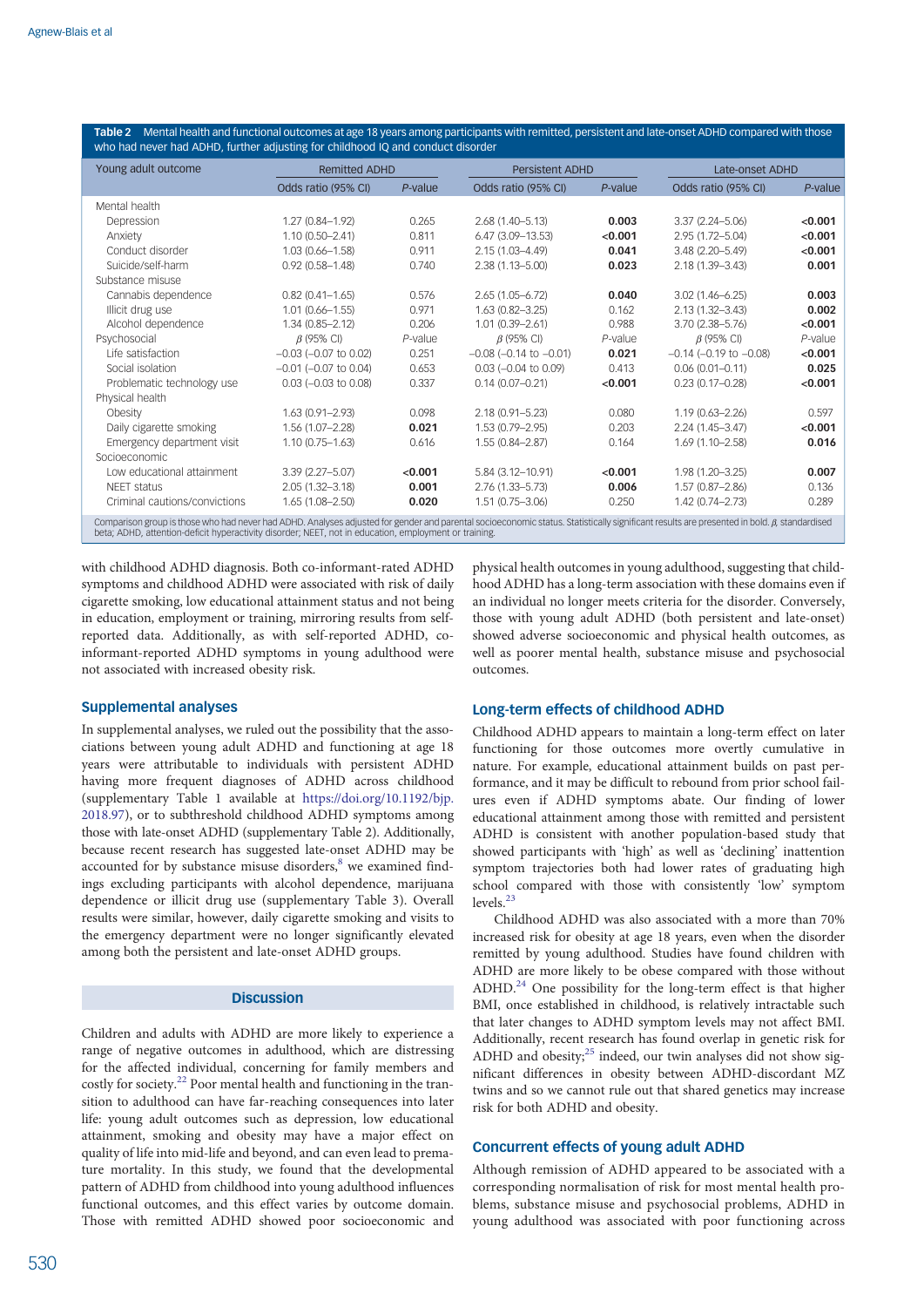<span id="page-5-0"></span>

 $\blacksquare$  ADHD twin  $\square$  Unaffected co-twin

Fig. 1 Discordant monozygotic twin analyses  $(n = 91)$  twin pairs) comparing outcomes among twins with ADHD and their unaffected co-twin, with significant differences in bold. (a) Mental health and substance misuse. (b) Psychosocial functioning. (c) Physical health and socioeconomic outcomes.

95% CI values have been indicated within parentheses.

ADHD, attention-deficit hyperactivity disorder; NEET, not in education, employment or training; OR, odds ratio.

each of these domains. More proximal pathways may link young adult ADHD with risk for other mental health problems; for example, individuals with young adult ADHD may have more interpersonal problems, failures at school or frustrations at work, which could lead to depression or anxiety. Additionally, the outcomes most affected by young adult ADHD may be

those that more explicitly tap into current functioning; for example, problematic technology use or daily cigarette smoking may reflect ways in which individuals cope with their ADHD symptoms.

That individuals with persistent ADHD fared more poorly than those who remitted is consistent with recent studies in referred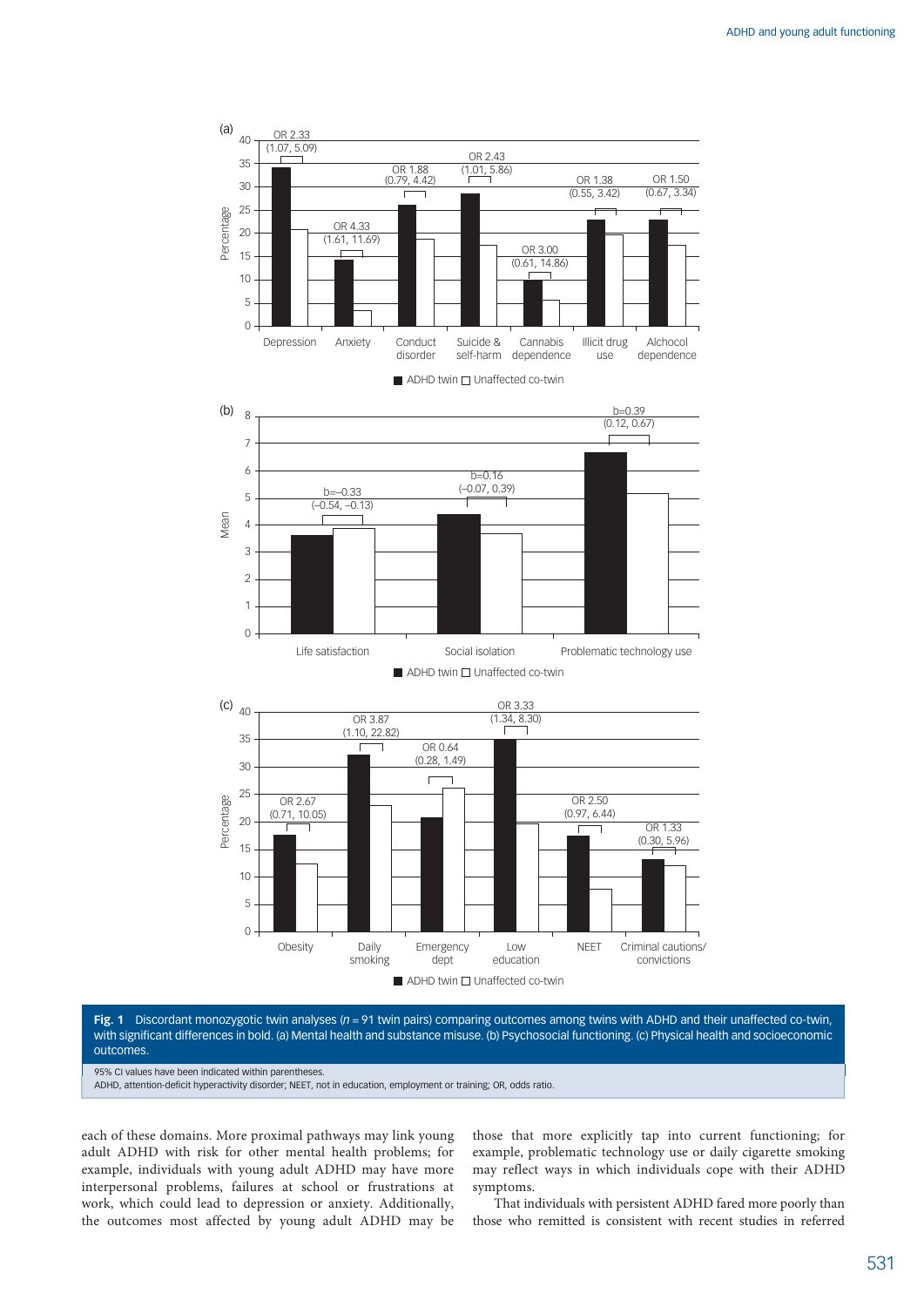<span id="page-6-0"></span>

| Table 3 Mental health and functional outcomes at age 18 years, simultaneously adjusting for young adult co-informant-rated ADHD symptoms and<br>childhood ADHD diagnosis |            |                             |            |  |  |  |
|--------------------------------------------------------------------------------------------------------------------------------------------------------------------------|------------|-----------------------------|------------|--|--|--|
|                                                                                                                                                                          | Odds ratio | 95% CI                      | $P$ -value |  |  |  |
| Mental health                                                                                                                                                            |            |                             |            |  |  |  |
| Depression                                                                                                                                                               |            |                             |            |  |  |  |
| Co-informant-rated ADHD symptoms                                                                                                                                         | 1.22       | $(1.13 \text{ to } 1.31)$   | < 0.001    |  |  |  |
| Childhood ADHD diagnosis                                                                                                                                                 | 1.25       | (0.86 to 1.82)              | 0.239      |  |  |  |
| Anxiety                                                                                                                                                                  |            |                             |            |  |  |  |
| Co-informant-rated ADHD symptoms                                                                                                                                         | 1.12       | $(1.01 \text{ to } 1.24)$   | 0.028      |  |  |  |
| Childhood ADHD diagnosis                                                                                                                                                 | 1.53       | (0.88 to 2.64)              | 0.130      |  |  |  |
| Conduct disorder                                                                                                                                                         |            |                             |            |  |  |  |
| Co-informant-rated ADHD symptoms                                                                                                                                         | 1.30       | $(1.20 \text{ to } 1.40)$   | < 0.001    |  |  |  |
| Childhood ADHD diagnosis                                                                                                                                                 | 1.21       | (0.83 to 1.78)              | 0.323      |  |  |  |
| Suicide/self-harm                                                                                                                                                        |            |                             |            |  |  |  |
| Co-informant-rated ADHD symptoms                                                                                                                                         | 1.24       | $(1.15 \text{ to } 1.35)$   | < 0.001    |  |  |  |
| Childhood ADHD diagnosis                                                                                                                                                 | 1.03       | (0.67 to 1.59)              | 0.890      |  |  |  |
| Substance misuse                                                                                                                                                         |            |                             |            |  |  |  |
| Cannabis dependence                                                                                                                                                      |            |                             |            |  |  |  |
| Co-informant-rated ADHD symptoms                                                                                                                                         | 1.32       | (1.19 to 1.48)              | < 0.001    |  |  |  |
| Childhood ADHD diagnosis                                                                                                                                                 | 0.94       | $(0.45 \text{ to } 1.97)$   | 0.870      |  |  |  |
| Illicit drug use                                                                                                                                                         |            |                             |            |  |  |  |
| Co-informant-rated ADHD symptoms                                                                                                                                         | 1.24       | $(1.15 \text{ to } 1.35)$   | < 0.001    |  |  |  |
| Childhood ADHD diagnosis                                                                                                                                                 | 0.95       | $(0.63 \text{ to } 1.42)$   | 0.785      |  |  |  |
| Alcohol dependence                                                                                                                                                       |            |                             |            |  |  |  |
| Co-informant-rated ADHD symptoms                                                                                                                                         | 1.18       | $(1.09 \text{ to } 1.27)$   | < 0.001    |  |  |  |
| Childhood ADHD diagnosis                                                                                                                                                 | 1.03       | $(0.67 \text{ to } 1.58)$   | 0.898      |  |  |  |
| Psychosocial                                                                                                                                                             | b          | 95% CI                      | P-value    |  |  |  |
| Life satisfaction                                                                                                                                                        |            |                             |            |  |  |  |
| Co-informant-rated ADHD symptoms                                                                                                                                         | $-0.09$    | $(-0.13 \text{ to } -0.06)$ | < 0.001    |  |  |  |
| Childhood ADHD diagnosis                                                                                                                                                 | $-0.07$    | $(-0.18 \text{ to } 0.04)$  | 0.234      |  |  |  |
| Social isolation                                                                                                                                                         |            |                             |            |  |  |  |
| Co-informant-rated ADHD symptoms                                                                                                                                         | 0.33       | $(0.16 \text{ to } 0.50)$   | < 0.001    |  |  |  |
| Childhood ADHD diagnosis                                                                                                                                                 | 0.06       | $(-0.66 \text{ to } 0.76)$  | 0.871      |  |  |  |
| Problematic technology use                                                                                                                                               |            |                             |            |  |  |  |
| Co-informant-rated ADHD symptoms                                                                                                                                         | 0.34       | $(0.07 \text{ to } 1.47)$   | < 0.001    |  |  |  |
| Childhood ADHD diagnosis                                                                                                                                                 | 0.77       | $(-0.68 \text{ to } 0.08)$  | 0.030      |  |  |  |
| Physical health                                                                                                                                                          |            |                             |            |  |  |  |
| Obesity                                                                                                                                                                  |            |                             |            |  |  |  |
| Co-informant-rated ADHD symptoms                                                                                                                                         | 1.07       | (0.96 to 1.19)              | 0.215      |  |  |  |
| Childhood ADHD diagnosis                                                                                                                                                 | 1.80       | (1.13 to 2.88)              | 0.013      |  |  |  |
| Daily cigarette smoking                                                                                                                                                  |            |                             |            |  |  |  |
| Co-informant-rated ADHD symptoms                                                                                                                                         | 1.35       | $(1.25 \text{ to } 1.46)$   | < 0.001    |  |  |  |
| Childhood ADHD diagnosis                                                                                                                                                 | 1.44       | $(1.02 \text{ to } 2.03)$   | 0.039      |  |  |  |
| Emergency department visit                                                                                                                                               |            |                             |            |  |  |  |
| Co-informant-rated ADHD symptoms                                                                                                                                         | 1.11       | $(1.02 \text{ to } 1.19)$   | 0.012      |  |  |  |
| Childhood ADHD diagnosis                                                                                                                                                 | 1.16       | (0.82 to 1.64)              | 0.400      |  |  |  |
| Socioeconomic                                                                                                                                                            |            |                             |            |  |  |  |
| Low educational attainment                                                                                                                                               |            |                             |            |  |  |  |
| Co-informant-rated ADHD symptoms                                                                                                                                         | 1.20       | $(1.10 \text{ to } 1.30)$   | < 0.001    |  |  |  |
| Childhood ADHD diagnosis                                                                                                                                                 | 4.65       | $(3.28 \text{ to } 6.60)$   | < 0.001    |  |  |  |
| <b>NEET status</b>                                                                                                                                                       |            |                             |            |  |  |  |
| Co-informant-rated ADHD symptoms                                                                                                                                         | 1.23       | $(1.12 \text{ to } 1.35)$   | < 0.001    |  |  |  |
| Childhood ADHD diagnosis                                                                                                                                                 | 2.39       | $(1.60 \text{ to } 3.57)$   | < 0.001    |  |  |  |
| Criminal cautions/convictions                                                                                                                                            |            |                             |            |  |  |  |
| Co-informant-rated ADHD symptoms                                                                                                                                         | 1.20       | $(1.09 \text{ to } 1.31)$   | < 0.001    |  |  |  |
| Childhood ADHD diagnosis                                                                                                                                                 | 1.97       | $(1.34 \text{ to } 2.90)$   | 0.010      |  |  |  |
| Significant values are in bold.<br>b, regression coefficient; ADHD, attention-deficit hyperactivity disorder; NEET, not in education, employment or training.            |            |                             |            |  |  |  |

samples of ADHD children and adolescents which indicate that those with persistent ADHD have poorer mental health, higher risk of self-injurious behaviour and more substance misuse disorders.[26](#page-8-0)–[28](#page-8-0) We have extended these findings in a population-based cohort and showed that poorer functioning among those with persistent ADHD was not accounted for by childhood lower IQ or conduct disorder, nor was it because those with persistent ADHD had more frequent ADHD diagnoses across childhood compared with those who remitted. Additionally, discordant twin analyses revealed that these associations were not attributable to childhood family environmental risk factors (e.g. parental psychopathology) or genes that increase risk for ADHD and other disorders

because, despite sharing both a home environment and 100% of their genes, the twins with ADHD had significantly poorer mental health and psychosocial functioning than the twins without ADHD.

We have also extended prior research to show that young adult ADHD is associated with poor functioning not only for those whose ADHD persisted from childhood, but also for those with late-onset ADHD. Functioning in the late-onset ADHD group was as impaired as the persistent group across several domains; for example, over one-quarter of both groups had attempted suicide or engaged in self-harm behaviour. Poor outcomes were not attributable to the late-onset ADHD group having lower socioeconomic status, IQ or more conduct disorder in childhood.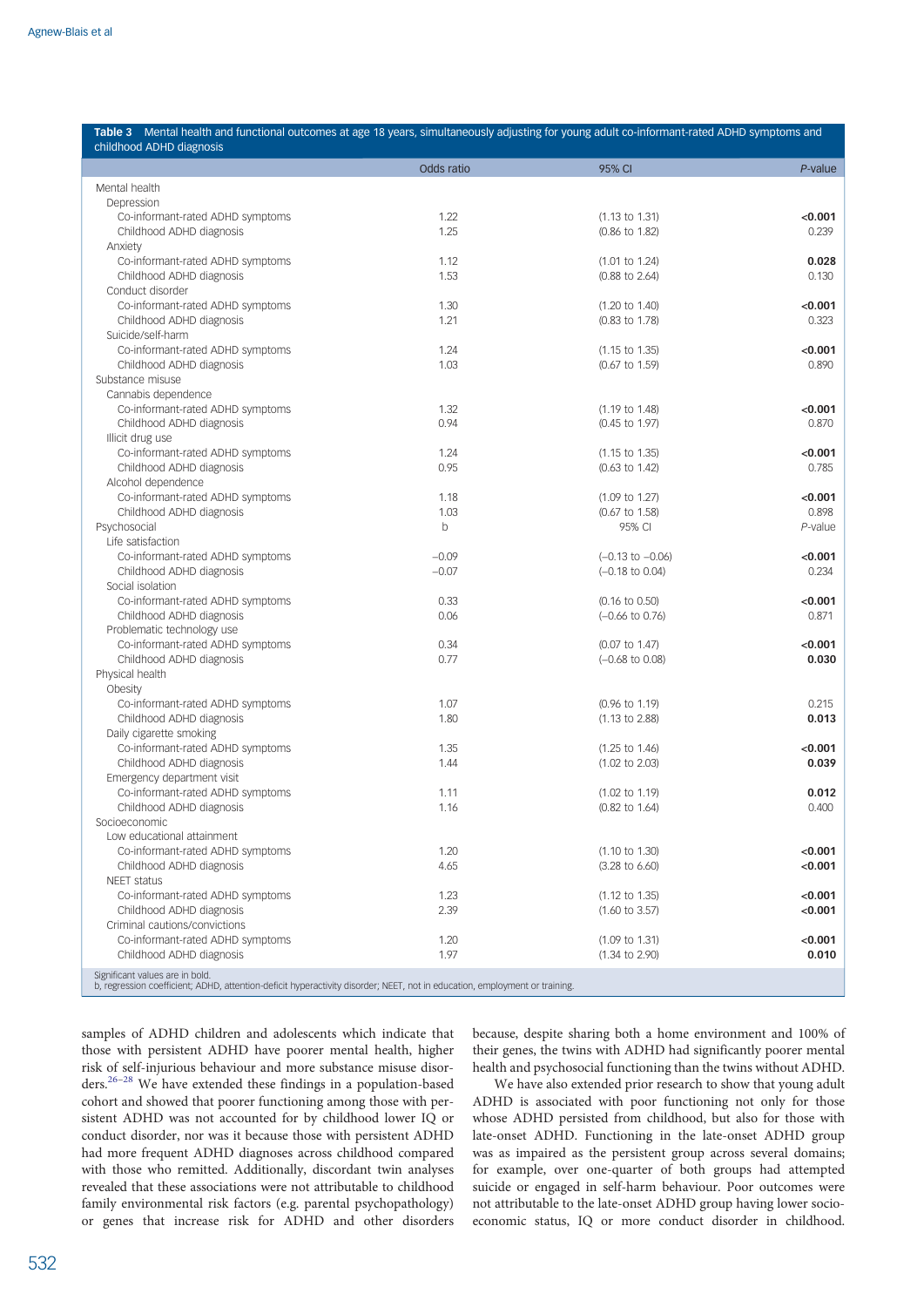<span id="page-7-0"></span>Additionally, our supplemental analyses showed that poorer functioning in young adulthood in this group was not explained by subthreshold ADHD symptoms in childhood among those who later met criteria for late-onset ADHD. Furthermore, functioning was also poorer among those with late-onset ADHD who did not have a comorbid substance misuse problem. Exceptions to this were daily cigarette smoking and emergency department visits, for which risk was no longer significantly elevated compared with controls among the persistent and late-onset ADHD groups after excluding those with substance misuse, suggesting perhaps a specific pathway between young adult ADHD and these outcomes operating through substance misuse problems. Although much about late-onset ADHD remains to be explored, our finding that individuals with late-onset ADHD were as impaired as those with persistent ADHD in many domains in young adulthood points to the need for appropriate clinical attention for these individuals.

# Limitations

Our study has several strengths, including multiple assessments of ADHD across childhood and into young adulthood in a population-based cohort with an over 90% retention rate. However, we need to consider our findings in light of some limitations. Although the temporal ordering of childhood ADHD and functioning at 18 years outcomes is clear, we are more limited in the causal inferences we can draw between young adult ADHD and functioning at 18 years, as they were assessed concurrently. Therefore, it is possible, for example, that lower educational attainment contributed to the persistence of ADHD, rather than persistent ADHD affecting educational attainment. Additionally, we derived ADHD diagnoses at age 18 years from self-reported information only, rather than parental report. Concerns have been raised about individual's ability to report on their own ADHD symptoms. However, prior work in this cohort found co-informant report of ADHD symptoms at age 18 years to corroborate self-reports: those with self-reported late-onset ADHD have significantly more co-informant-rated ADHD symptoms than those without ADHD, and those with persistent ADHD are rated by co-informants as having more ADHD symptoms at age 18 years than those with remitted ADHD.<sup>5</sup> Furthermore, recent research with a self-reported ADHD symptom scale found high specificity and positive predictive value compared with a diagnostic interview administered by clinicians.[29](#page-8-0) Additionally, in sensitivity analyses, our results regarding the salience of childhood versus young adult ADHD for later functioning did not change when using co-informant-rated ADHD symptoms at age 18 years. The E-Risk study sample does not include a follow-up assessment between the ages of 12 and 18 years, therefore we cannot determine exactly the age at which ADHD remitted or emerged if it did so in adolescence. Our sample comprised twins, thus results may not generalise to singletons; however, as reported previously, the prevalence of ADHD at each age in our cohort is well within ranges estimated in other samples.[30](#page-8-0) In addition, childhood ADHD was associated with pre-viously identified risk factors,<sup>[31](#page-8-0)</sup> and our rate of ADHD persistence is similar to that found by a meta-analysis.<sup>4</sup> Finally, we have followed participants only to the beginning of young adulthood and future research is needed to parse the long-term effects of childhood versus concurrent ADHD in later life, which could include additional outcomes such as longer-term employment issues, parenting behaviours and chronic disease.

# Conclusions and implications

If ADHD resolves, children with ADHD are not destined to experience negative sequelae across all domains of functioning in young adulthood. However, the long-term effect of childhood ADHD on physical health and socioeconomic outcomes underscores the need for early intervention. For mental health, substance misuse and psychosocial outcomes, young adult ADHD showed a stronger association with functioning, emphasising the importance of identifying and treating young adult ADHD. The presence of significant impairments in the late-onset ADHD group suggests that individuals with this developmental pattern, who may not be captured with the current classification systems, require attention and possibly treatment.

Jessica C. Agnew-Blais, ScD, MRC Skills Development Fellow, Social, Genetic and Developmental Psychiatry, Institute of Psychiatry, Psychology and Neuroscience, King's<br>College London, UK; **Guilherme V. Polanczyk**, MD, PhD, Assistant Professor, Department of Psychiatry, University of São Paulo Medical School, Brazil; Andrea Danese, MD, PhD, Reader in Developmental Psychobioligy and Psychiatry, Consultant Child and Adolescent Psychiatrist, Social, Genetic and Developmental Psychiatry, Institute of Psychiatry, Psychology and Neuroscience, King's College London, UK, Department of Child and Adolescent Psychiatry, Institute of Psychiatry, Psychology and Neuroscience, King's College London, UK and National and Specialist Child Traumatic Stress and Anxiety Clinic, South London and Maudsley NHS Foundation Trust, UK; Jasmin Wertz, PhD, Postdoctoral Fellow, Social, Genetic and Developmental Psychiatry, Institute of Psychiatry, Psychology and Neuroscience, King's College London, UK and Department of Psychology and Neuroscience, Duke University, USA; Terrie E. Moffitt, PhD, Professor, Social, Genetic and Developmental Psychiatry, Institute of Psychiatry, Psychology and Neuroscience, King's College London, UK, Department of Psychology and Neuroscience, Duke University, USA and Department of Psychiatry and Behavioral Sciences, Duke University Medical Center, USA; Louise Arseneault, PhD, Professor and ESRC Mental Health Leadership Fellow, Social, Genetic and Developmental Psychiatry, Institute of Psychiatry, Psychology and Neuroscience, King's College London, UK

Correspondence: Louise Arseneault, Institute of Psychiatry, Psychology & Neuroscience, King's College London, Box number PO80, 16 De Crespigny Park, London SE5 8AF, UK. Email: louise arseneault@kcl.ac.uk

First received 13 Jan 2018, final revision 18 Apr 2018, accepted 25 Apr 2018

#### Supplementary material

Supplementary material is available online at <https://doi.org/10.1192/bjp.2018.97>.

# Funding

The E-Risk study is funded by the Medical Research Council (grant G1002190). Additional support was provided by the National Institute of Child Health and Human Development (grant HD077482) and by the Jacobs Foundation.

#### Acknowledgements

We are grateful to the study members and their families for their participation. We also thank the Avielle Foundation, CACI, Inc., the UK Ministry of Justice and members of the E-Risk team for their dedication, hard work and insights. Finally, we thank Avshalom Caspi, PhD (Duke University and King's College London) and Sir Michael Rutter, MD, FRS (King's College London) for their involvement in establishing the E-Risk cohort. No compensation was received for this involvement. J.A.-B. is a Medical Research Council Skills Development Fellow. L.A. is the Economic and Social Research Council Mental Health Leadership Fellow.

# References

- 1 Erskine HE, Noman RE, Ferrari AJ, Chan GCK, Copeland WE, Whiteford HA, et al. Long-term outcomes of attention-deficit/hyperactivity disorder and conduct disorder: a systematic review and meta-analyses. J Am Acad Child Adol Psychiatry 2016; 55(10): 841–50.
- 2 Kessler RC, Adler LA, Barkley R, Biederman J, Conners SCK, Faraone SV, et al. Patterns and predictors of attention-deficit/hyperactivity disorder persistence into adulthood: results from the national comorbidity survey replication. Biol Psychiatr 2005; 57(11): 1442–51.
- 3 Lichtenstein P, Halldner L, Zetterqvist K, Sjolander A, Serlachius E, Fazel S, et al. Medication for attention deficit-hyperactivity disorder and criminality. N Engl J Med 2012; 367(21): 2006–14.
- 4 Faraone SV, Biederman J. What is the prevalence of adult ADHD? Results from a population screen of 966 adults. J Atten Disord 2005; 9(2): 384–91.
- 5 Agnew-Blais JC, Polanczyk GV, Danese A, Wertz J, Moffitt TE, Arseneault L. Persistence, remission and emergence of ADHD in young adulthood: results from a longitudinal, prospective population-based cohort. JAMA Psychiatry 2016; 73(7): 713–20.